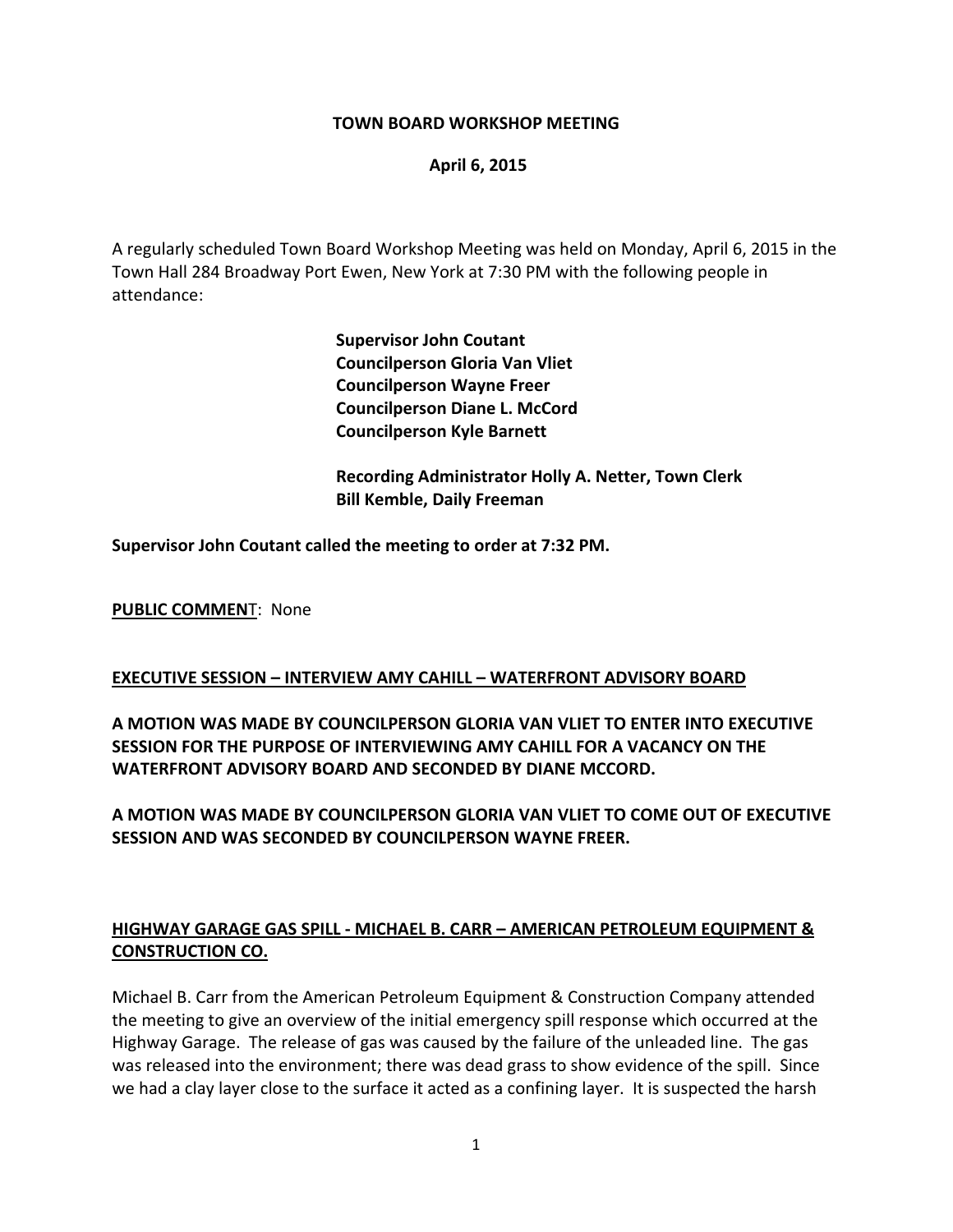winter had a bearing on steel piping carrying the gasoline. The spill was reported to DEC and Dave Traver, (DEC representative) estimates several hundred gallons of gasoline were lost. The source area was reviewed, DEC tested the wet lands and Robert Graves School. The spill had no impact on these locations. Mr. Carr reviewed the actions that were taken and reported the spill has been eliminated.

The American Petroleum Company removed 400 Cu Yards approximately 550 tons of impacted soil, installed 2 recovery wells, held many on site meetings with DEC, insurance company and Town staff. The Town Board will need to make a decision of where to transport the soil. There is a facility ESMI in Glensfalls that uses a process to Low Temperature Thermal Desorption (LTTD) which is a treatment technology which removes contaminants from soil through a heating process, but without combustion. Volatized contaminants are carried within the process air stream and destroyed by means of thermal oxidation. The soil is then able to be reused. Another option would be transporting it to the Albany Landfill where they can accept the soil for coverage. The disadvantage with the landfill however is, 25 years from now if the property needs to be cleaned up, they can come back to those who gave the soil and ask for additional funds so you always have a potential liability. The soil recycling process is more expensive but eliminates the Towns long term liability. Estimated cost of recycling \$50,000, landfill \$30,000. There are several other companies such as Deepgreen, Soil Safe, Clean Earth that offer the service and multiple estimates would need to be obtained before the decision can be made. The Town has been working in conjunction with American Petrolium in an attempt to save money. Decisions need to be made on how the Town would like to proceed with their fueling operations. The elimination of the gas tanks here at the Town level and the suggestion to migrate to gas cards like the county uses was discussed. Councilperson Freer will contact a representative to explain the program to the Town Board at the next workshop meeting.

## **SERVER QUOTE**

A MOTION WAS MADE BY COUNCILPERSON FREER TO AWARD THE STATE BID TO PURCHASE THE DELL SERVER IN THE AMOUNT OF \$2,509.98 AND WAS SECONDED BY COUNCILPERSON KYLE BARNETT. ALL MAMBERS WERE IN FAVOR.

## SCENIC HUDSON – COMMUNITY CENTER

Scenic Hudson has asked to use the community center to hold a neighborhood meeting to discuss a new invasive plant in our area that could be disastrous to property owners. The nTown Board granted the request. The meeting will be held April 23, 2015.